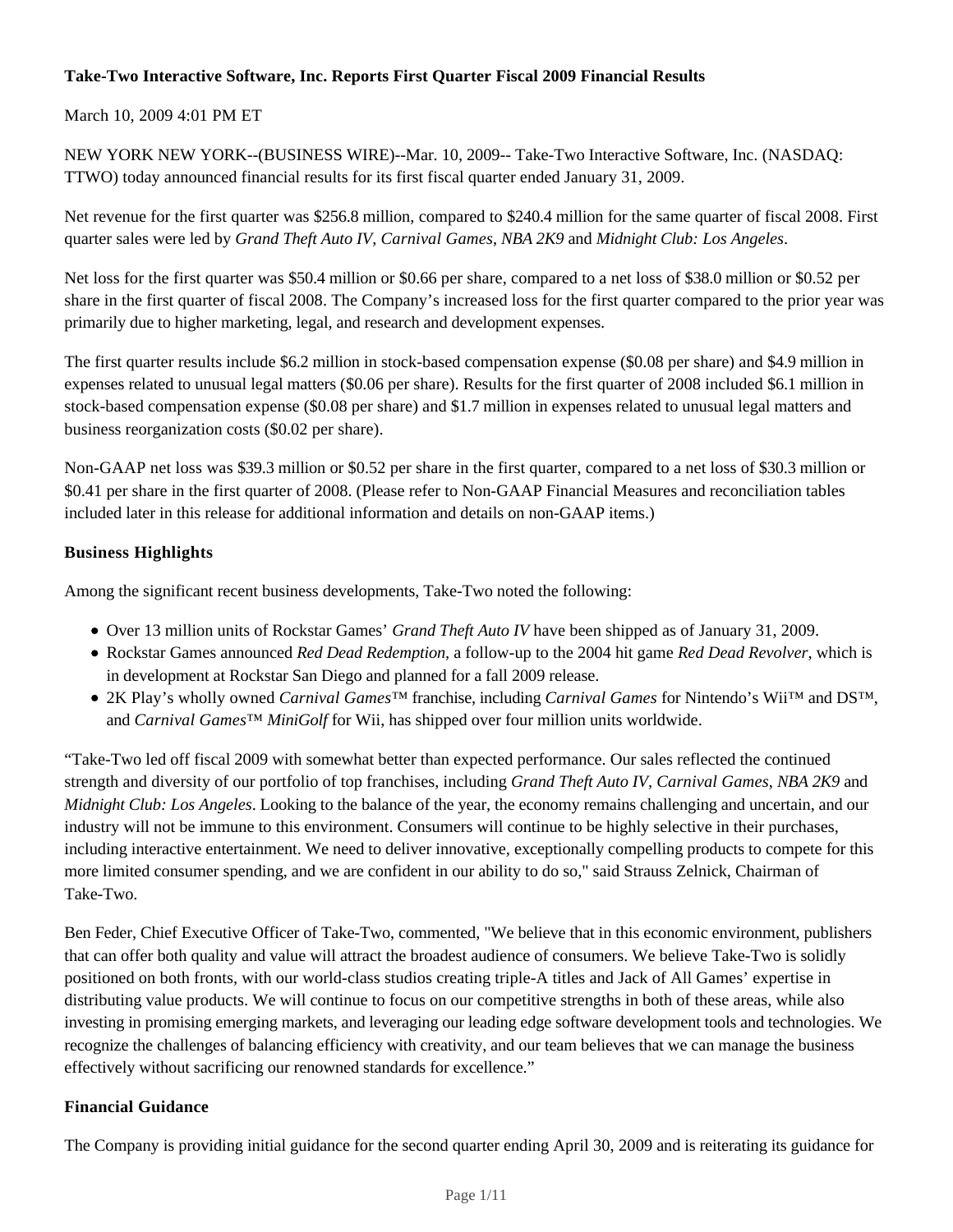the fiscal year ending October 31, 2009 as follows:

|                       | Revenue*                            | <b>Non-GAAP EPS</b>    |
|-----------------------|-------------------------------------|------------------------|
| Second quarter ending | \$200 to \$220                      | $$(0.10)$ to $$(0.20)$ |
| 4/30/2009             |                                     |                        |
| Fiscal year ending    | \$1,100 to \$1,250 \$0.00 to \$0.20 |                        |
| 10/31/2009            |                                     |                        |

\* Dollars in millions

The Company's non-GAAP EPS estimates for the second quarter ending April 30, 2009 and fiscal year ending October 31, 2009 exclude the following items:

|                                    | <b>Stock-based compensation</b> |                                                               |
|------------------------------------|---------------------------------|---------------------------------------------------------------|
|                                    | expense per share               | <b>Expenses related to</b><br>unusual legal matters per share |
|                                    | $(a)$ $(b)$                     |                                                               |
| Second quarter ending<br>4/30/2009 | \$0.07                          | \$0.01                                                        |
| Fiscal year ending<br>10/31/2009   | \$0.25                          | \$0.10                                                        |

(a) The Company's stock-based compensation expense for the second quarter and fiscal year 2009 reflects the cost of approximately 2 million stock options and 1.5 million shares previously issued to ZelnickMedia that are subject to variable accounting. Actual expense to be recorded in connection with these options and shares is dependent upon several factors, including future changes in Take-Two's stock price.

(b) Excludes approximately \$0.00 and \$0.10 per share, respectively, of stock-based compensation expense for the second quarter and fiscal 2009 related to the potential issuance of 2,849,003 shares of restricted stock to certain employees of Rockstar Games, which is subject to stockholder approval of the 2009 Stock Incentive Plan at the Company's annual stockholder meeting, scheduled for April 23, 2009. These shares have not been factored into the weighted average share count underlying the EPS guidance provided above for the second quarter and fiscal 2009.

Key assumptions and dependencies underlying the Company's guidance include continued consumer acceptance of the Xbox 360® video game and entertainment system from Microsoft, PLAYSTATION®3 computer entertainment system, and Wii™ home video game system from Nintendo; the ability to develop and publish products that capture market share for these current generation systems while continuing to leverage opportunities on legacy platforms; as well as the timely delivery of the titles detailed in this release.

### **Product Pipeline**

The following titles shipped during the first and second quarters of 2009:

| Title                                              | Platform        |
|----------------------------------------------------|-----------------|
| Dora the Explorer: Dora Saves the Snow Princess DS |                 |
| <b>Grand Theft Auto IV</b>                         | PC <sup>-</sup> |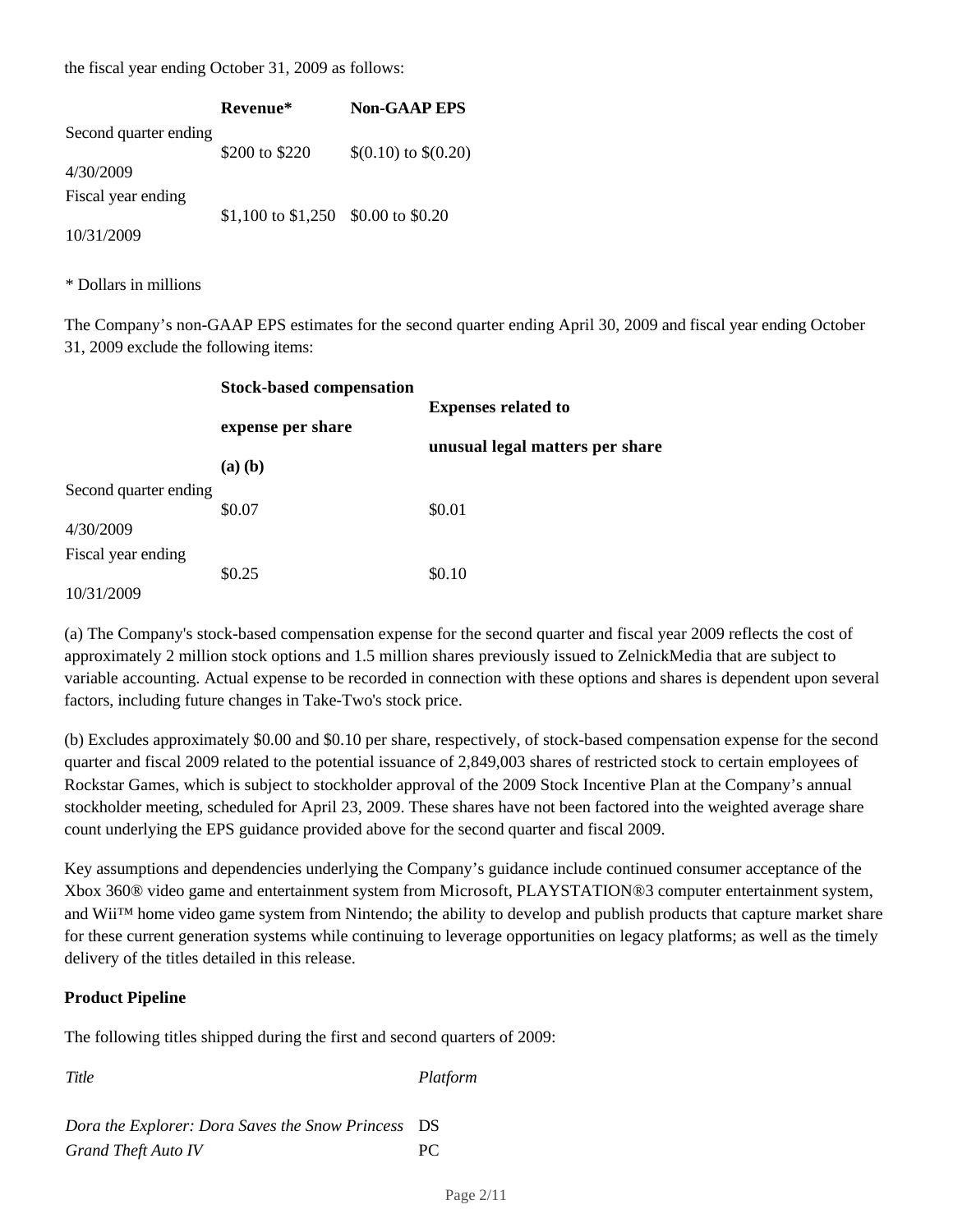| Grand Theft Auto IV: The Lost and Damned    | $X$ box 360                       |
|---------------------------------------------|-----------------------------------|
| Major League Baseball <sup>®</sup> 2K9      | Multiple platforms                |
| <b>MLB®</b> 2K9 Fantasy All-Stars           | DS                                |
| <b>MLB<sup>®</sup></b> Front Office Manager | Xbox 360, PS3, Games for Windows® |
| <b>MLB<sup>®</sup></b> Superstars           | Wii                               |

Take-Two's lineup announced to date for the remainder of fiscal 2009 includes the following titles:

| Title                                   | Platform                         |
|-----------------------------------------|----------------------------------|
|                                         |                                  |
| <i>Beaterator</i>                       | <b>TBA</b>                       |
| <i>BioShock®</i> 2                      | <b>TBA</b>                       |
| Borderlands <sup>TM</sup>               | Xbox 360, PS3, Games for Windows |
| Don King Boxing                         | Wii, DS                          |
| Grand Theft Auto: Chinatown Wars        | DS                               |
| Grand Theft Auto IV Second Episode      | $X$ box 360                      |
| Mafia II                                | Xbox 360, PS3, Games for Windows |
| Major League Baseball <sup>®</sup> 2K9  | <b>PSP</b>                       |
| Midnight Club: Los Angeles Downloadable |                                  |
| Content – South Central Premium Upgrade | Xbox 360, PS3                    |
| NBA® 2K10                               | Multiple platforms               |
| NHL® 2K10                               | Multiple platforms               |
| <b>Red Dead Redemption</b>              | Xbox 360, PS3                    |
| The BIGSTM $2$                          | Multiple platforms               |

### **Conference Call**

Take-Two will host a conference call today at 4:30 p.m. Eastern Time to review these results and discuss other topics. The call can be accessed by dialing (877) 407-0984 or (201) 689-8577. A live listen-only webcast of the call will be available by visiting http://ir.take2games.com and a replay will be available following the call at the same location.

### **Non-GAAP Financial Measures**

In addition to reporting financial results in accordance with U.S. generally accepted accounting principles (GAAP), the Company uses non-GAAP measures of financial performance that exclude certain non-recurring or non-cash items. Non-GAAP gross profit, income (loss) from operations, net income (loss) and earnings (loss) per share are measures that exclude certain non-recurring or non-cash items and should be considered in addition to results prepared in accordance with GAAP. They are not intended to be considered in isolation from, as a substitute for, or superior to, GAAP results. These non-GAAP financial measures may be different from similarly titled measures used by other companies.

The non-GAAP measures exclude the following items from the Company's statements of operations:

- Business reorganization, restructuring and related expenses
- Stock-based compensation
- Professional fees and expenses associated with unusual legal and other matters, including the Company's concluded process to evaluate its strategic alternatives
- Income tax effects of the items listed above

In addition, the Company may consider whether other significant non-recurring items that arise in the future should also be excluded from the non-GAAP financial measures it uses.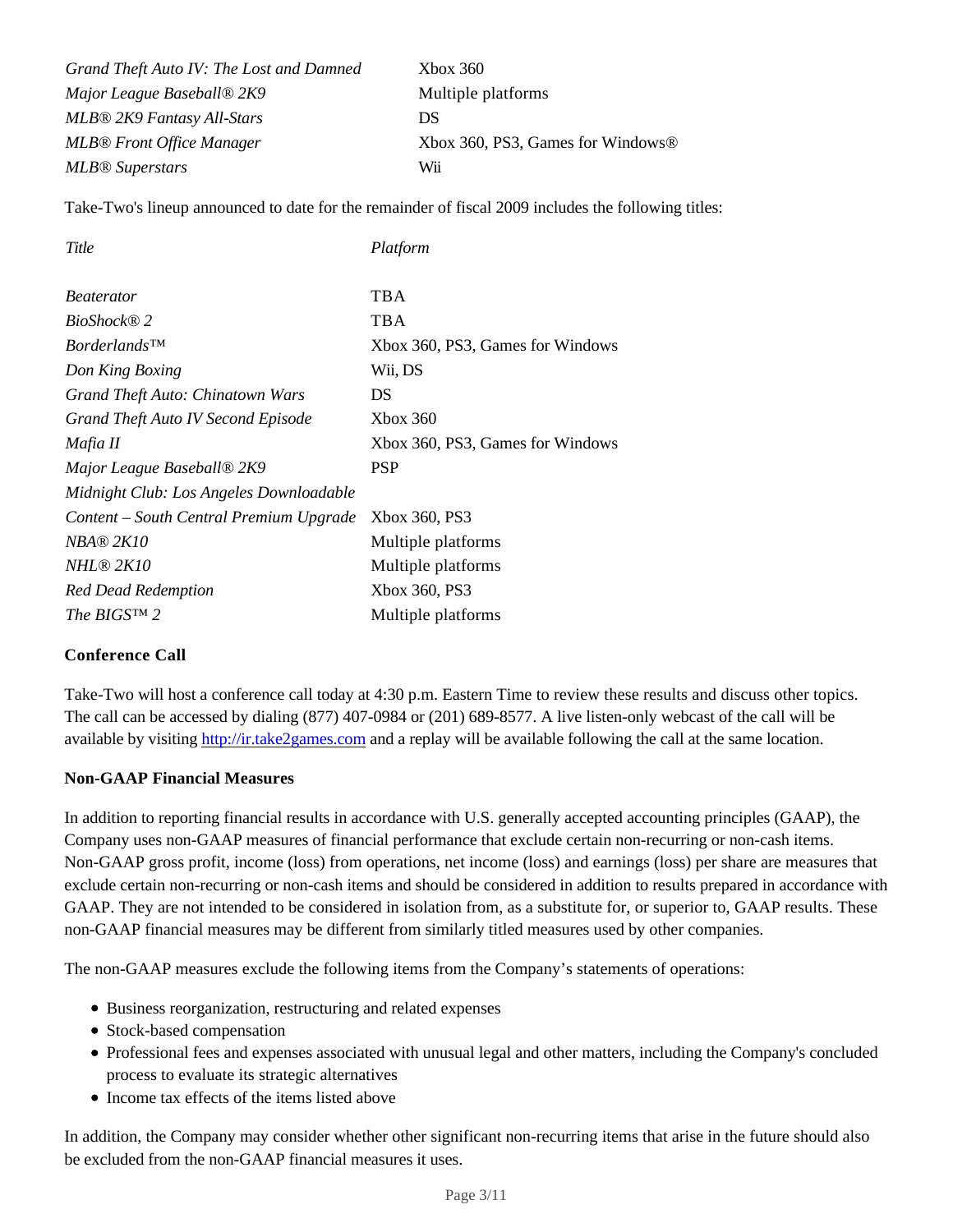The Company believes that these non-GAAP financial measures, when taken into consideration with the corresponding GAAP financial measures, are important in gaining an understanding of the Company's ongoing business. These non-GAAP financial measures also provide for comparative results from period to period. Therefore, the Company believes it is appropriate to exclude certain items as follows:

#### *Business reorganization, restructuring and related expenses*

In March 2007, the Company's stockholders elected a new slate of members to Take-Two's Board of Directors, who immediately removed the Company's former President and Chief Executive Officer. Subsequently, the Company's former Chief Financial Officer resigned. As a result of these actions and the implementation of a business reorganization plan, the Company incurred significant costs in the fiscal years ended October 31, 2007 and October 31, 2008 to reduce headcount, relocate employees and consolidate sales and operational functions. These costs were related to severance, asset write-offs and associated professional fees. As of October 31, 2008, the Company had substantially concluded the reorganization plan.

The Company does not engage in reorganization activities on a regular basis and therefore believes it is appropriate to exclude business reorganization expenses from its non-GAAP financial measures.

#### *Stock-based compensation*

The Company does not consider stock-based compensation charges when evaluating business performance and management does not contemplate stock-based compensation expense in its short and long-term operating plans. The Company places greater emphasis on stockholder dilution than accounting charges when assessing the impact of stock-based equity awards.

### *Professional fees and expenses associated with unusual legal and other matters, including the Company's concluded strategic review process*

The Company incurred significant legal, consulting and investment banking expenses in the fiscal year ended October 31, 2008 related to the tender offer by Electronic Arts Inc. to acquire all of the Company's outstanding shares, which was launched in March 2008 and expired in August 2008, and the Company's related strategic review process which was completed in October 2008.

Additionally, the Company has realized significant legal and other professional fees associated with both the investigation of its historical stock option granting process and the Company's responses to related governmental inquiries and civil lawsuits. The Company has also incurred legal expenses related to the tender offer by Electronic Arts. One of management's primary objectives is to bring conclusion to its outstanding legal matters. The Company continues to incur expenses for professional fees and has accrued for legal settlements that are outside its ordinary course of business. As a result, the Company has excluded such expenses from its non-GAAP financial measures.

#### *EBITDA and Adjusted EBITDA*

Earnings (loss) before interest, taxes, depreciation and amortization ("EBITDA") is a financial measure not calculated and presented in accordance with U.S. GAAP. Management uses EBITDA adjusted for business reorganization and related expenses ("Adjusted EBITDA"), among other measures, in evaluating the performance of the Company's business units. Adjusted EBITDA is also a significant component of the Company's incentive compensation plans. Adjusted EBITDA should not be considered in isolation from, or as a substitute for, net income/(loss) prepared in accordance with GAAP.

#### *Reclassifications*

Certain prior year amounts have been reclassified to conform to current year presentation.

#### **About Take-Two Interactive Software**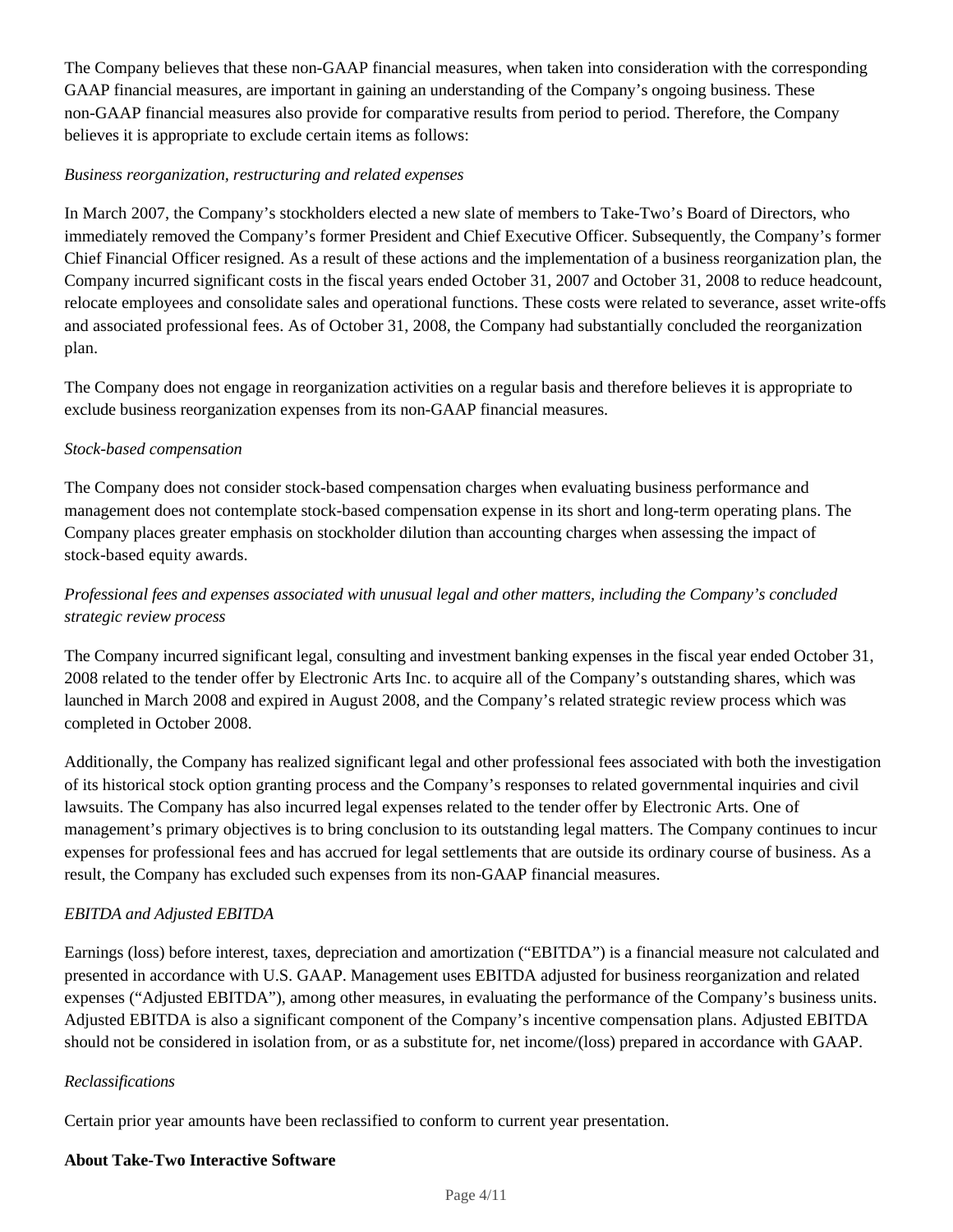Headquartered in New York City, Take-Two Interactive Software, Inc. is a global developer, marketer, distributor and publisher of interactive entertainment software games for the PC, PLAYSTATION®3 and PlayStation®2 computer entertainment systems, PSP® (PlayStation®Portable) system, Xbox 360® video game and entertainment system from Microsoft, Wii™ and Nintendo DS™. The Company publishes and develops products through its wholly owned labels Rockstar Games, 2K Games, 2K Sports and 2K Play; and distributes software, hardware and accessories in North America through its Jack of All Games subsidiary. Take-Two's common stock is publicly traded on NASDAQ under the symbol TTWO. For more corporate and product information please visit our website at www.take2games.com.

All trademarks and copyrights contained herein are the property of their respective holders.

Microsoft, Xbox, Xbox 360, Xbox LIVE and the Xbox logos are trademarks of the Microsoft group of companies and are used under license from Microsoft.

"PlayStation", "PLAYSTATION", "PSP" and the "PS" Family logo are registered trademarks of Sony Computer Entertainment Inc. Memory Stick Duo™ may be required (sold separately).

Wii and Nintendo DS are trademarks of Nintendo.

Cautionary Note Regarding Forward-Looking Statements

This press release may contain forward-looking statements made in reliance upon the safe harbor provisions of Section 27A of the Securities Act of 1933, as amended, and Section 21E of the Securities Exchange Act of 1934, as amended. The statements contained herein which are not historical facts are considered forward-looking statements under federal securities laws and may be identified by words such as "anticipates," "believes," "estimates," "expects," "intends," "plans," "potential," "predicts," "projects," "seeks," "will," or words of similar meaning and include, but are not limited to, statements regarding the outlook for the Company's future business and financial performance. Such forward-looking statements are based on the current beliefs of our management as well as assumptions made by and information currently available to them, which are subject to inherent uncertainties, risks and changes in circumstances that are difficult to predict. Actual outcomes and results may vary materially from these forward-looking statements based on a variety of risks and uncertainties including: our dependence on key management and product development personnel, our dependence on our Grand Theft Auto products and our ability to develop other hit titles for current generation platforms, the timely release and significant market acceptance of our games, the realization of the anticipated benefits from our recent business reorganization, the ability to maintain acceptable pricing levels on our games, our reliance on a primary distribution service provider for a significant portion of our products, our ability to raise capital if needed, risks associated with international operations, the matters relating to the Special Committee's investigation of the Company's stock option grants and the claims and proceedings relating thereto (including stockholder and derivative litigation, actions by the SEC and/or other governmental agencies and negative tax or other implications for the Company resulting from any accounting adjustments or other factors) and risks associated with the Company's concluded process to evaluate its strategic alternatives including stockholder litigation arising therefrom. Other important factors and information are contained in the Company's Annual Report on Form 10-K for the fiscal year ended October 31, 2008, in the section entitled "Risk Factors," and the Company's other periodic filings with the SEC, which can be accessed at www.take2games.com. All forward-looking statements are qualified by these cautionary statements and apply only as of the date they are made. The Company undertakes no obligation to update any forward-looking statement, whether as a result of new information, future events or otherwise.

# **TAKE-TWO INTERACTIVE SOFTWARE, INC. and SUBSIDIARIES CONDENSED CONSOLIDATED STATEMENTS OF OPERATIONS (Unaudited) (in thousands, except per share amounts)**

**Three months ended January 31, 2009 2008**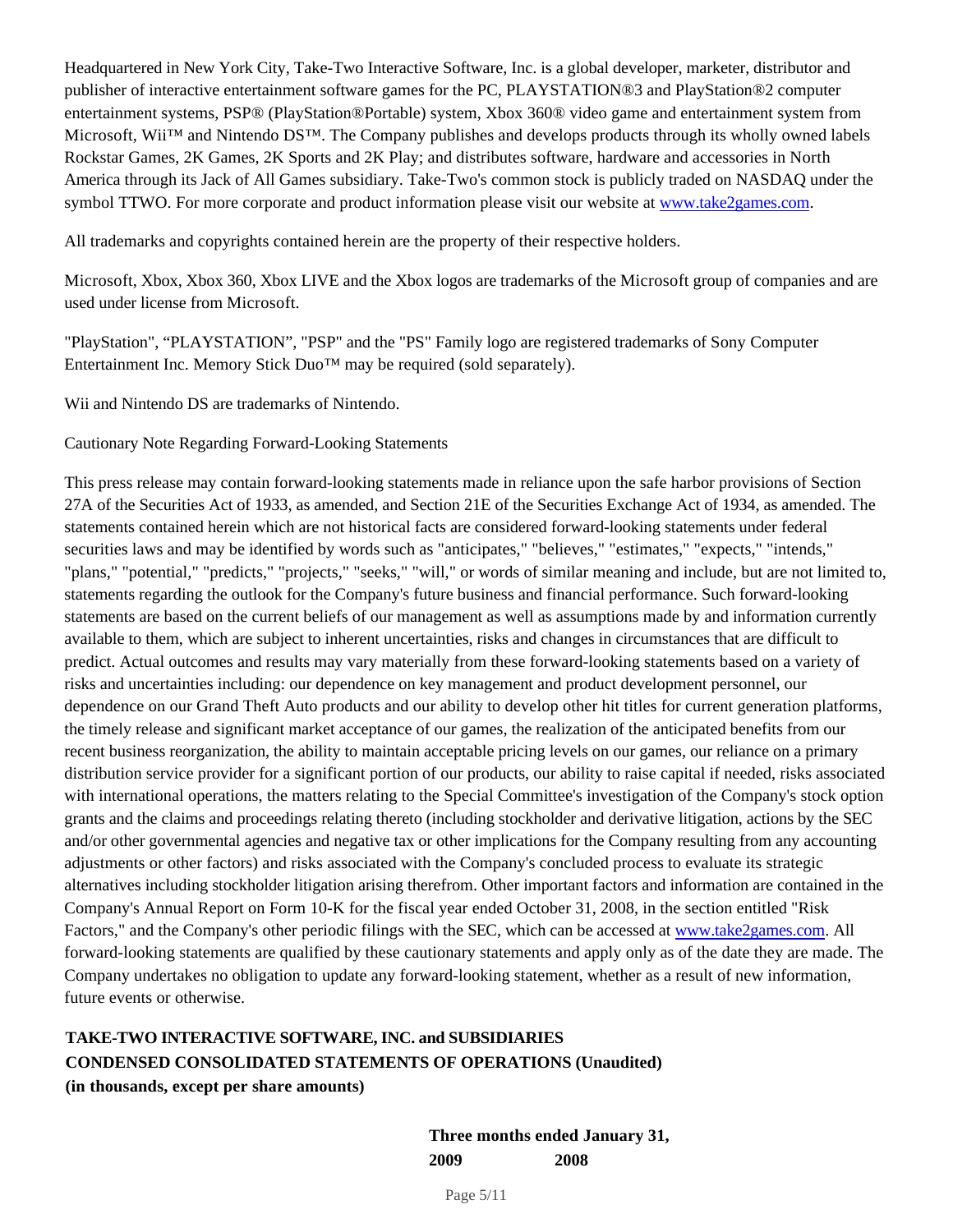| Net revenue                                           | \$256,810   |               | \$240,442    |               |
|-------------------------------------------------------|-------------|---------------|--------------|---------------|
| Cost of goods sold:                                   |             |               |              |               |
| Product costs                                         | 149,946     |               | 148,152      |               |
| Software development costs and royalties              | 23,302      |               | 22,713       |               |
| Internal royalties                                    | 20,472      |               | 6,145        |               |
| Licenses                                              | 7,182       |               | 8,998        |               |
| Total cost of goods sold                              | 200,902     |               | 186,008      |               |
| Gross profit                                          | 55,908      |               | 54,434       |               |
| Selling and marketing                                 | 40,774      |               | 33,729       |               |
| General and administrative                            | 39,748      |               | 32,921       |               |
| Research and development                              | 20,943      |               | 15,810       |               |
| Business reorganization and related                   |             |               | 162          |               |
| Depreciation and amortization                         | 5,108       |               | 6,409        |               |
| Total operating expenses                              | 106,573     |               | 89,031       |               |
| Loss from operations                                  | (50, 665)   | $\mathcal{E}$ | (34, 597)    | )             |
| Interest and other, net                               | 2,349       |               | 1,367        |               |
| Loss before income taxes                              | (48, 316)   | $\mathcal{E}$ | (33,230)     | $\mathcal{E}$ |
| Income taxes                                          | 2,072       |               | 4,767        |               |
| Net loss                                              | \$ (50,388) | $\mathcal{E}$ | $$$ (37,997) | $\mathcal{E}$ |
| Basic and diluted loss per share                      | \$ (0.66)   | $\mathcal{E}$ | \$ (0.52)    | $\mathcal{Y}$ |
| Basic and diluted weighted average shares outstanding | 76,102      |               | 73,148       |               |

|                                 | Three months ended January 31, |               |      |      |  |
|---------------------------------|--------------------------------|---------------|------|------|--|
| <b>OTHER INFORMATION</b>        | 2009                           |               | 2008 |      |  |
| Total revenue mix               |                                |               |      |      |  |
|                                 |                                |               |      |      |  |
| Publishing                      | 58                             | %             | 51   | $\%$ |  |
| Distribution                    | 42                             | $\%$          | 49   | %    |  |
| Geographic revenue mix          |                                |               |      |      |  |
| North America                   | 75                             | $\%$          | 84   | $\%$ |  |
| International                   | 25                             | $\%$          | 16   | $\%$ |  |
| Publishing revenue platform mix |                                |               |      |      |  |
| PC                              | 24                             | $\frac{0}{0}$ | 10   | $\%$ |  |
| Nintendo Wii                    | 19                             | $\%$          | 19   | %    |  |
| Microsoft Xbox 360              | 18                             | $\%$          | 21   | $\%$ |  |
| Sony PLAYSTATION 3              | 15                             | $\frac{0}{0}$ | 8    | $\%$ |  |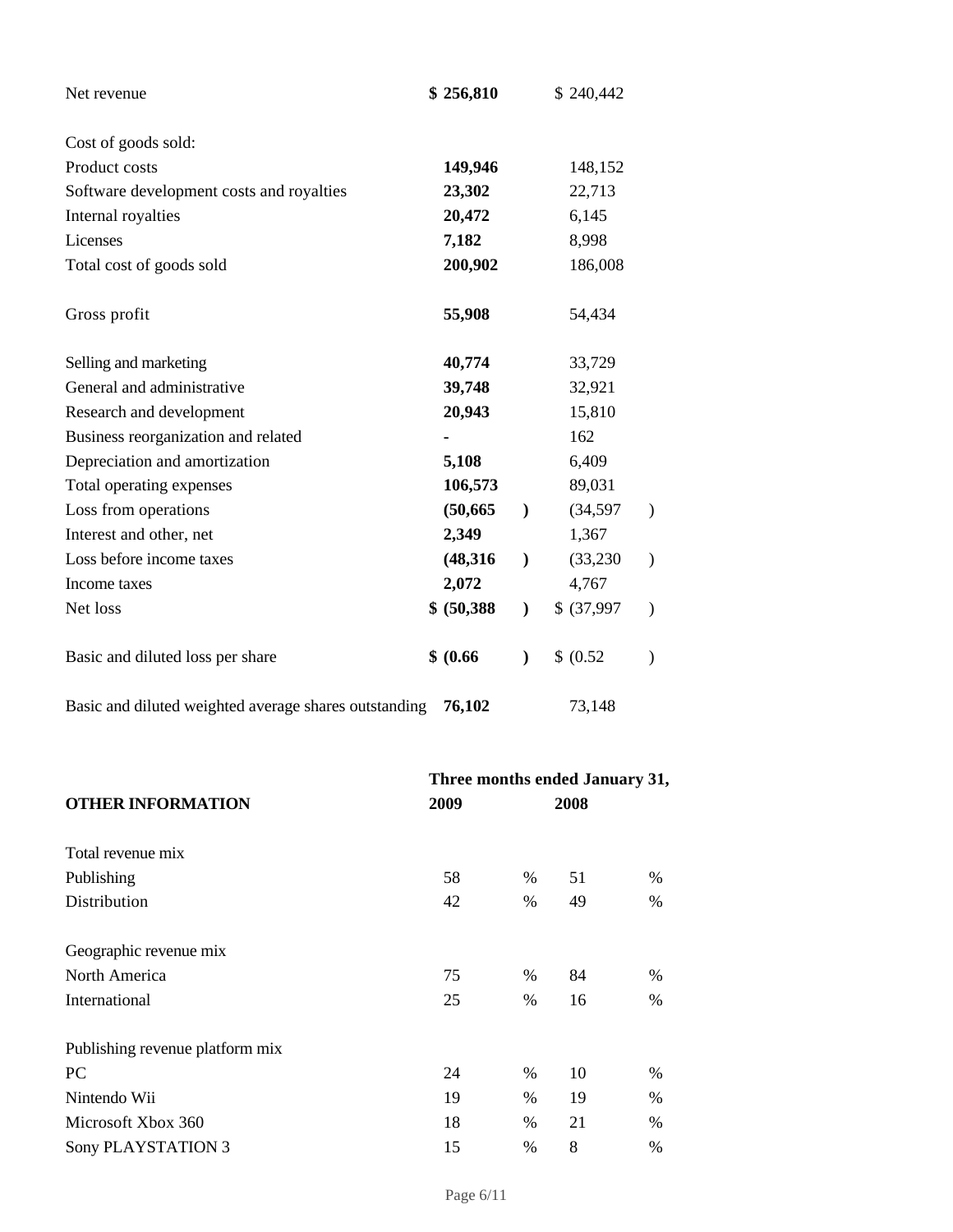| Sony PlayStation 2 | %    | 25 | $\%$ |
|--------------------|------|----|------|
| Sony PSP           | %    |    | $\%$ |
| Nintendo Handhelds | $\%$ | ≺  | $\%$ |
| Other              | $\%$ |    | $\%$ |

# **TAKE-TWO INTERACTIVE SOFTWARE, INC. and SUBSIDIARIES**

### **CONDENSED CONSOLIDATED BALANCE SHEETS**

**(in thousands, except per share amounts)**

| <b>ASSETS</b>                                                                             | January 31,<br>2009<br>(Unaudited) | October 31,<br>2008 |
|-------------------------------------------------------------------------------------------|------------------------------------|---------------------|
| Current assets:                                                                           |                                    |                     |
| Cash and cash equivalents                                                                 | \$217,836                          | \$280,277           |
| Accounts receivable, net of allowances of \$63,296 and \$68,448 at January 31, 2009 and   |                                    |                     |
| October 31, 2008, respectively                                                            | 60,320                             | 157,458             |
| Inventory                                                                                 | 75,972                             | 104,235             |
| Software development costs and licenses                                                   | 116,712                            | 113,436             |
| Prepaid taxes and taxes receivable                                                        | 24,954                             | 23,763              |
| Prepaid expenses and other                                                                | 49,052                             | 44,605              |
| Total current assets                                                                      | 544,846                            | 723,774             |
| Fixed assets, net                                                                         | 29,358                             | 32,361              |
| Software development costs and licenses, net of current portion                           | 66,745                             | 61,991              |
| Goodwill                                                                                  | 225,182                            | 230,809             |
| Other intangibles, net                                                                    | 24,970                             | 26,123              |
| Other assets                                                                              | 9,648                              | 8,294               |
| Total assets                                                                              | \$900,749                          | \$1,083,352         |
| <b>LIABILITIES AND STOCKHOLDERS' EQUITY</b>                                               |                                    |                     |
| Current liabilities:                                                                      |                                    |                     |
| Accounts payable                                                                          | \$59,487                           | \$156,167           |
| Accrued expenses and other current liabilities                                            | 130,679                            | 153,089             |
| Deferred revenue                                                                          | 53,840                             | 56,163              |
| Total current liabilities                                                                 | 244,006                            | 365,419             |
| Line of credit                                                                            | 70,000                             | 70,000              |
| Income taxes payable                                                                      | 27,526                             | 26,399              |
| Other long-term liabilities                                                               | 6,874                              | 6,416               |
| <b>Total liabilities</b>                                                                  | 348,406                            | 468,234             |
| Commitments and contingencies                                                             |                                    |                     |
| Stockholders' equity:                                                                     |                                    |                     |
| Common stock, \$.01 par value, 100,000 shares authorized; 78,757 and 77,694 shares issued |                                    |                     |
| and outstanding at January 31, 2009 and October 31, 2008, respectively                    | 788                                | 777                 |
| Additional paid-in capital                                                                | 610 431                            | 603 579             |

| and outstanding at summary $51,2002$ and October $51,2000,100$ pectricity | .        |         |
|---------------------------------------------------------------------------|----------|---------|
| Additional paid-in capital                                                | 610.431  | 603,579 |
| (Accumulated deficit) retained earnings                                   | (32.113) | 18,275  |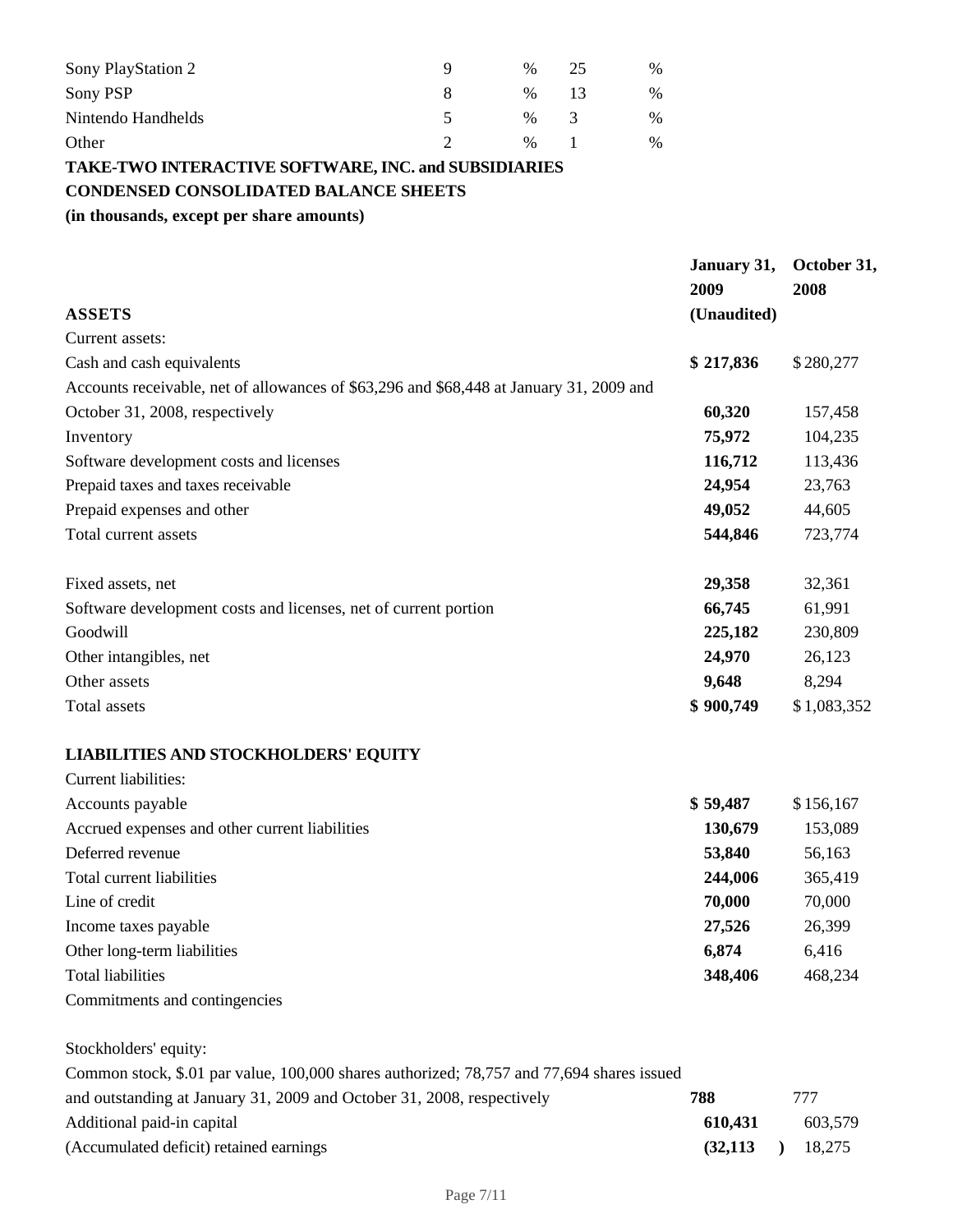Accumulated other comprehensive loss **(26,763** ) (7,513 ) Total stockholders' equity **552,343** 615,118 Total liabilities and stockholders' equity **\$** 900,749 \$ 1,083,352

# **TAKE-TWO INTERACTIVE SOFTWARE, INC. and SUBSIDIARIES**

### **CONDENSED CONSOLIDATED STATEMENTS OF CASH FLOWS (Unaudited) (in thousands)**

|                                                                                | Three months ended January 31, |             |                                                                                                                                                                                                                                                                                                                                                                                                                                                            |             |               |
|--------------------------------------------------------------------------------|--------------------------------|-------------|------------------------------------------------------------------------------------------------------------------------------------------------------------------------------------------------------------------------------------------------------------------------------------------------------------------------------------------------------------------------------------------------------------------------------------------------------------|-------------|---------------|
|                                                                                |                                | 2009        |                                                                                                                                                                                                                                                                                                                                                                                                                                                            | 2008        |               |
| <b>Operating activities:</b>                                                   |                                |             |                                                                                                                                                                                                                                                                                                                                                                                                                                                            |             |               |
| Net loss                                                                       |                                | \$ (50,388) | $\mathcal{L}$                                                                                                                                                                                                                                                                                                                                                                                                                                              | \$ (37,997) | $\lambda$     |
| Adjustments to reconcile net loss to net cash used for operating activities:   |                                |             |                                                                                                                                                                                                                                                                                                                                                                                                                                                            |             |               |
| Amortization and impairment of software development costs and licenses         |                                | 20,092      |                                                                                                                                                                                                                                                                                                                                                                                                                                                            | 18,581      |               |
| Depreciation and amortization of long-lived assets                             |                                | 5,108       |                                                                                                                                                                                                                                                                                                                                                                                                                                                            | 6,409       |               |
| Amortization and impairment of intellectual property                           |                                | 390         |                                                                                                                                                                                                                                                                                                                                                                                                                                                            | 351         |               |
| Stock-based compensation                                                       |                                | 6,182       |                                                                                                                                                                                                                                                                                                                                                                                                                                                            | 6,073       |               |
| Deferred income taxes                                                          |                                | (177)       | $\mathbf{)}$                                                                                                                                                                                                                                                                                                                                                                                                                                               | (107)       |               |
| Foreign currency transaction gain and other                                    |                                | (3,737)     |                                                                                                                                                                                                                                                                                                                                                                                                                                                            | (1, 387)    |               |
| Changes in assets and liabilities, net of effect from purchases of businesses: |                                |             |                                                                                                                                                                                                                                                                                                                                                                                                                                                            |             |               |
| Accounts receivable                                                            |                                | 97,138      |                                                                                                                                                                                                                                                                                                                                                                                                                                                            | 42,420      |               |
| Inventory                                                                      |                                | 28,263      |                                                                                                                                                                                                                                                                                                                                                                                                                                                            | 16,844      |               |
| Software development costs and licenses                                        |                                | (31, 613)   | $\mathcal{L}$                                                                                                                                                                                                                                                                                                                                                                                                                                              | (34,023)    | $\mathcal{E}$ |
| Prepaid expenses, other current and other non-current assets                   |                                | (6,957)     | $\lambda$                                                                                                                                                                                                                                                                                                                                                                                                                                                  | 17,551      |               |
| Accounts payable, accrued expenses, deferred revenue, income taxes payable and |                                |             |                                                                                                                                                                                                                                                                                                                                                                                                                                                            |             |               |
| other liabilities                                                              |                                | (121, 110)  | $\mathbf{E} = \mathbf{E} \cdot \mathbf{E} = \mathbf{E} \cdot \mathbf{E} = \mathbf{E} \cdot \mathbf{E} = \mathbf{E} \cdot \mathbf{E} = \mathbf{E} \cdot \mathbf{E} = \mathbf{E} \cdot \mathbf{E} = \mathbf{E} \cdot \mathbf{E} = \mathbf{E} \cdot \mathbf{E} = \mathbf{E} \cdot \mathbf{E} = \mathbf{E} \cdot \mathbf{E} = \mathbf{E} \cdot \mathbf{E} = \mathbf{E} \cdot \mathbf{E} = \mathbf{E} \cdot \mathbf{E} = \mathbf{E} \cdot \mathbf{E} = \mathbf$ | (74,080)    | $\mathcal{F}$ |
| Total adjustments                                                              |                                | (6, 421)    | $\mathcal{F}^{\mathcal{E}}_{\mathcal{E}}\left( \mathcal{E}^{\mathcal{E}}_{\mathcal{E}}\right) =\mathcal{E}^{\mathcal{E}}_{\mathcal{E}}\left( \mathcal{E}^{\mathcal{E}}_{\mathcal{E}}\right)$                                                                                                                                                                                                                                                               | (1,368)     |               |
| Net cash used for operating activities                                         |                                | (56, 809)   |                                                                                                                                                                                                                                                                                                                                                                                                                                                            | (39, 365)   | $\mathcal{L}$ |
| <b>Investing activities:</b>                                                   |                                |             |                                                                                                                                                                                                                                                                                                                                                                                                                                                            |             |               |
| Purchase of fixed assets                                                       |                                | (2,198)     |                                                                                                                                                                                                                                                                                                                                                                                                                                                            | (1,370)     |               |
| Purchases of businesses, net of cash acquired                                  |                                |             |                                                                                                                                                                                                                                                                                                                                                                                                                                                            | (151)       |               |
| Net cash used for investing activities                                         |                                | (2,198)     |                                                                                                                                                                                                                                                                                                                                                                                                                                                            | (1,521)     | $\lambda$     |
| <b>Financing activities:</b>                                                   |                                |             |                                                                                                                                                                                                                                                                                                                                                                                                                                                            |             |               |
| Proceeds from exercise of options                                              |                                | 4           |                                                                                                                                                                                                                                                                                                                                                                                                                                                            | 937         |               |
| Net borrowings on line of credit                                               |                                |             |                                                                                                                                                                                                                                                                                                                                                                                                                                                            | 18,000      |               |
| Payment of debt issuance costs                                                 |                                |             |                                                                                                                                                                                                                                                                                                                                                                                                                                                            | (979)       |               |
| Net cash provided by financing activities                                      |                                | 4           |                                                                                                                                                                                                                                                                                                                                                                                                                                                            | 17,958      |               |
| Effects of exchange rates on cash and cash equivalents                         |                                | (3, 438)    |                                                                                                                                                                                                                                                                                                                                                                                                                                                            | (441)       |               |
| Net decrease in cash and cash equivalents                                      |                                | (62, 441)   |                                                                                                                                                                                                                                                                                                                                                                                                                                                            | (23, 369)   | $\mathcal{E}$ |
| Cash and cash equivalents, beginning of year                                   |                                | 280,277     |                                                                                                                                                                                                                                                                                                                                                                                                                                                            | 77,757      |               |
| Cash and cash equivalents, end of period                                       |                                | \$217,836   |                                                                                                                                                                                                                                                                                                                                                                                                                                                            | \$54,388    |               |
|                                                                                |                                |             |                                                                                                                                                                                                                                                                                                                                                                                                                                                            |             |               |

### **TAKE-TWO INTERACTIVE SOFTWARE, INC. and SUBSIDIARIES**

#### **CONDENSED CONSOLIDATED STATEMENTS OF OPERATIONS (Unaudited)**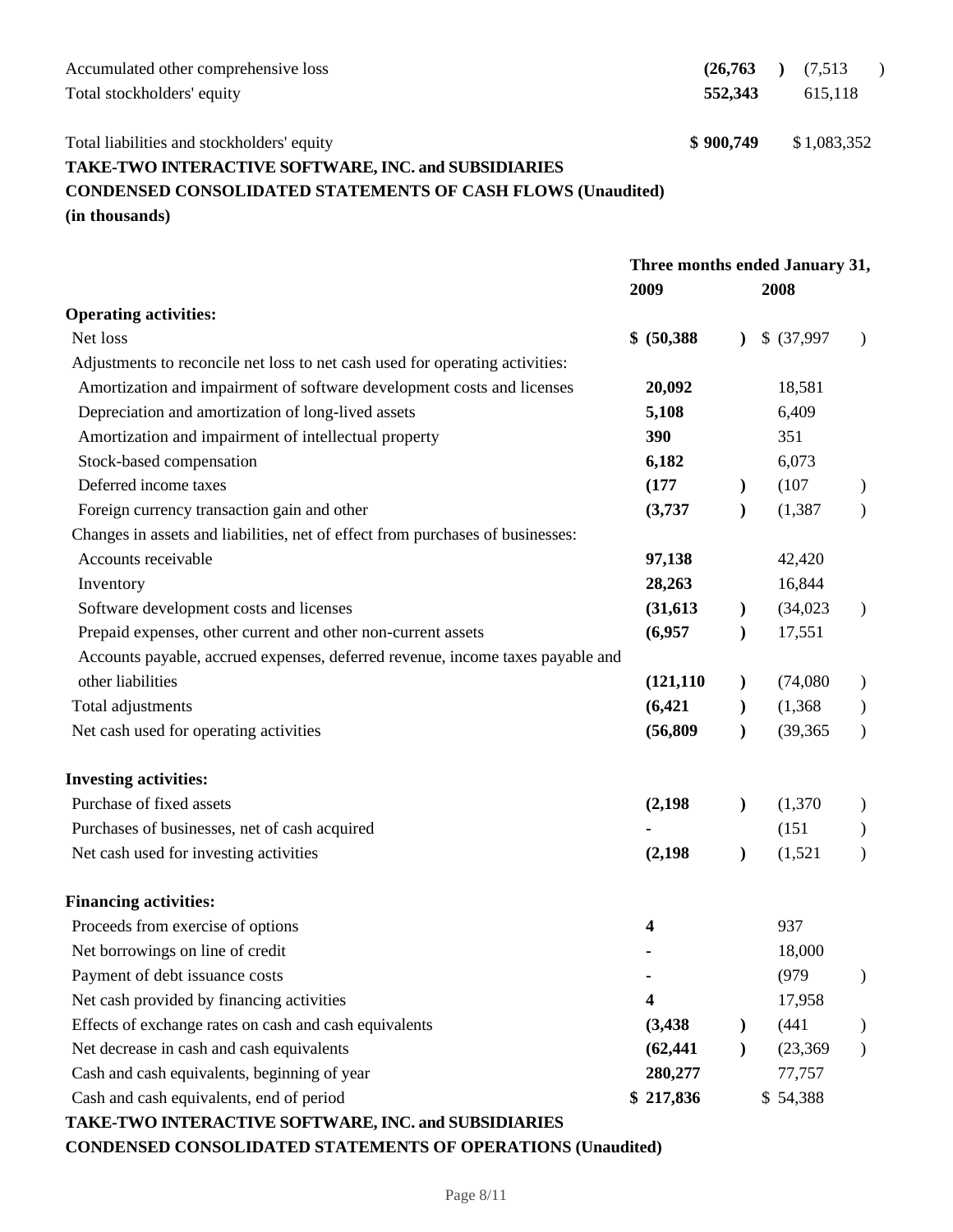|                                                          | Three months                | <b>Non-GAAP Reconciling</b><br><b>Items</b><br>Professional |                                 | <b>Non-GAAP</b> three  |
|----------------------------------------------------------|-----------------------------|-------------------------------------------------------------|---------------------------------|------------------------|
|                                                          | ended January               |                                                             |                                 | months ended           |
|                                                          | 31,                         | fees and                                                    | <b>Stock-based</b>              | January 31,            |
|                                                          | 2009                        |                                                             | legal matters compensation 2009 |                        |
| Net revenue                                              | \$256,810                   | $\mathsf{\$}$ -                                             | $\mathbb{S}$ -                  | 256,810<br>\$          |
| Cost of goods sold:                                      |                             |                                                             |                                 |                        |
| Product costs                                            | 149,946                     |                                                             |                                 | 149,946                |
| Software development costs and royalties                 | 23,302                      |                                                             | (1,172)<br>$\mathcal{E}$        | 22,130                 |
| Internal royalties                                       | 20,472                      |                                                             |                                 | 20,472                 |
| Licenses                                                 | 7,182                       |                                                             |                                 | 7,182                  |
| Total cost of goods sold                                 | 200,902                     |                                                             | (1,172)<br>$\mathcal{E}$        | 199,730                |
| Gross profit                                             | 55,908                      |                                                             | 1,172                           | 57,080                 |
| Selling and marketing                                    | 40,774                      |                                                             | (493)<br>$\mathcal{L}$          | 40,281                 |
| General and administrative                               | 39,748                      | (4, 859)<br>$\mathcal{L}$                                   | (3, 391)<br>$\mathcal{C}$       | 31,498                 |
| Research and development                                 | 20,943                      |                                                             | (1, 126)<br>$\mathcal{L}$       | 19,817                 |
| Business reorganization and related                      |                             |                                                             |                                 |                        |
| Depreciation and amortization                            | 5,108                       |                                                             |                                 | 5,108                  |
| Total operating expenses                                 | 106,573                     | (4,859)<br>$\mathcal{L}$                                    | (5,010)<br>$\mathcal{E}$        | 96,704                 |
| Loss from operations                                     | (50, 665)<br>$\mathcal{E}$  | 4,859                                                       | 6,182                           | (39, 624)<br>)         |
| Interest and other, net                                  | 2,349                       |                                                             |                                 | 2,349                  |
| Loss before income taxes                                 | (48, 316)<br>$\lambda$      | 4,859                                                       | 6,182                           | (37, 275)<br>)         |
| Income taxes                                             | 2,072                       |                                                             |                                 | 2,072                  |
| Net loss                                                 | \$ (50, 388)                | \$4,859                                                     | \$6,182                         | (39, 347)<br>\$        |
| Basic and diluted loss per share*                        | \$ (0.66)                   | \$0.06                                                      | \$0.08                          | (0.52)<br>$\mathbb{S}$ |
| Basic and diluted weighted average shares<br>outstanding | 76,102                      |                                                             |                                 | 76,102                 |
| <b>EBITDA:</b>                                           |                             |                                                             |                                 |                        |
| Loss before income taxes                                 | \$ (48,316)                 |                                                             |                                 | (37, 275)<br>\$        |
| Interest                                                 | 1,545                       |                                                             |                                 | 1,545                  |
| Depreciation and amortization                            | 5,108                       |                                                             |                                 | 5,108                  |
| <b>EBITDA</b>                                            | \$(41,663)<br>$\mathcal{E}$ |                                                             |                                 | (30,622)<br>\$         |
| Add: Business reorganization and related                 |                             |                                                             |                                 |                        |
| <b>Adjusted EBITDA</b>                                   | \$(41,663)<br>$\mathcal{Y}$ |                                                             |                                 | \$ (30,622)<br>)       |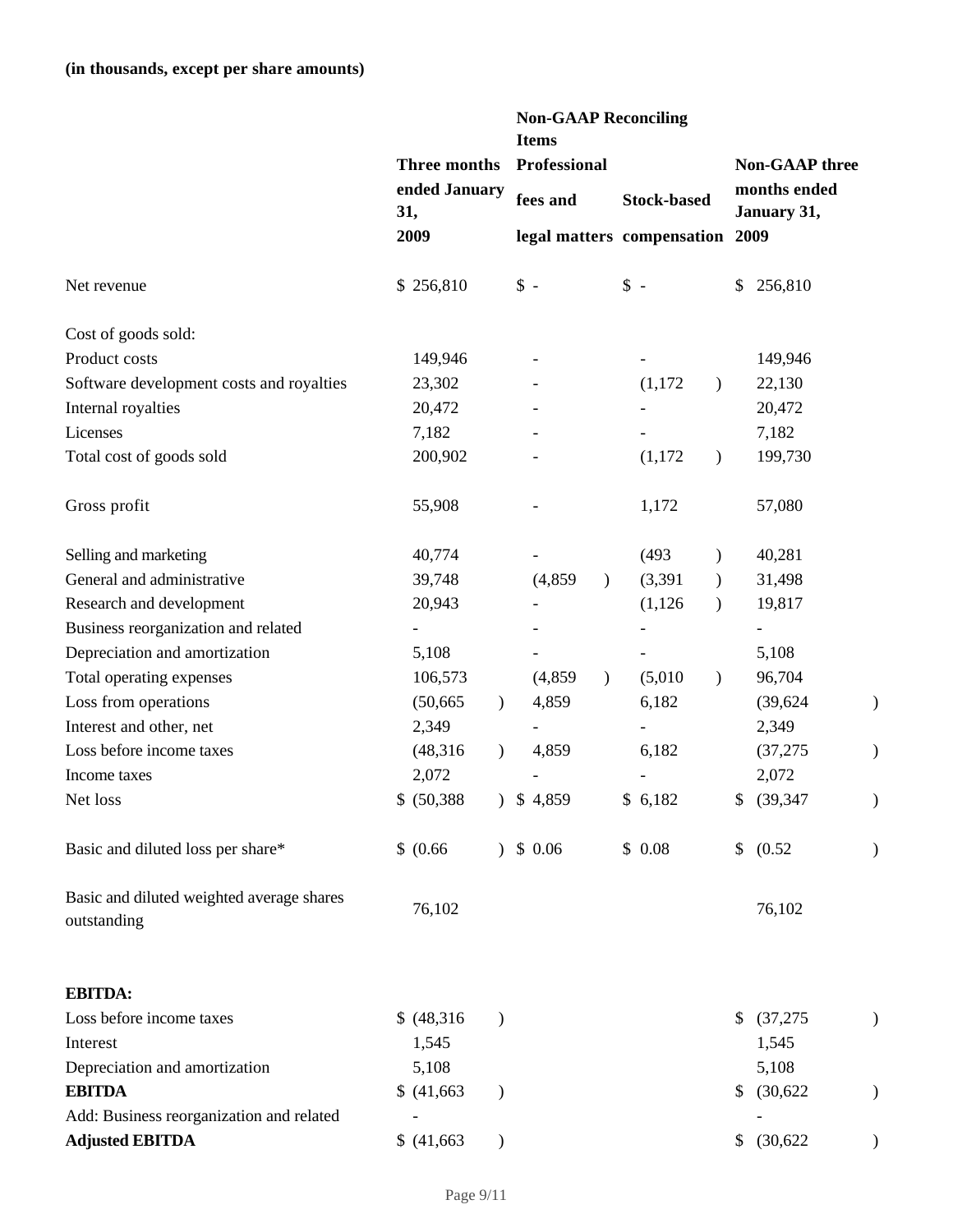# **\*Basic and diluted loss per share may not add due to rounding TAKE-TWO INTERACTIVE SOFTWARE, INC. and SUBSIDIARIES CONDENSED CONSOLIDATED STATEMENTS OF OPERATIONS (Unaudited) (in thousands, except per share amounts)**

|                                                          |                                                      | <b>Non-GAAP Reconciling Items</b>      |                        |  |                  |               |                                         |               |                             |              |   |  |  |
|----------------------------------------------------------|------------------------------------------------------|----------------------------------------|------------------------|--|------------------|---------------|-----------------------------------------|---------------|-----------------------------|--------------|---|--|--|
|                                                          | <b>Three months Business</b><br>ended<br>January 31, | Professional                           |                        |  |                  |               |                                         |               | <b>Non-GAAP</b> three       |              |   |  |  |
|                                                          |                                                      | reorganization fees and<br>and related |                        |  | legal<br>matters |               | <b>Stock-based</b><br>compensation 2008 |               | months ended<br>January 31, |              |   |  |  |
|                                                          | 2008                                                 |                                        |                        |  |                  |               |                                         |               |                             |              |   |  |  |
| Net revenue                                              | \$240,442                                            | $\mathsf{\$}$                          | $\sim$                 |  | $\uparrow$ -     |               | $\frac{1}{2}$ -                         |               | \$                          | 240,442      |   |  |  |
| Cost of goods sold:                                      |                                                      |                                        |                        |  |                  |               |                                         |               |                             |              |   |  |  |
| Product costs                                            | 148,152                                              |                                        |                        |  |                  |               |                                         |               |                             | 148,152      |   |  |  |
| Software development costs and<br>royalties              | 22,713                                               |                                        |                        |  |                  |               | (746)                                   | $\mathcal{L}$ |                             | 21,967       |   |  |  |
| Internal royalties                                       | 6,145                                                |                                        |                        |  |                  |               |                                         |               |                             | 6,145        |   |  |  |
| Licenses                                                 | 8,998                                                |                                        |                        |  |                  |               |                                         |               |                             | 8,998        |   |  |  |
| Total cost of goods sold                                 | 186,008                                              |                                        |                        |  |                  |               | (746)                                   | $\mathcal{E}$ |                             | 185,262      |   |  |  |
| Gross profit                                             | 54,434                                               |                                        |                        |  |                  |               | 746                                     |               |                             | 55,180       |   |  |  |
| Selling and marketing                                    | 33,729                                               |                                        |                        |  |                  |               | (867)                                   | $\mathcal{E}$ |                             | 32,862       |   |  |  |
| General and administrative                               | 32,921                                               |                                        |                        |  | (1, 494)         | $\mathcal{E}$ | (3,372)                                 | $\lambda$     |                             | 28,055       |   |  |  |
| Research and development                                 | 15,810                                               |                                        |                        |  |                  |               | (1,088)                                 | $\lambda$     |                             | 14,722       |   |  |  |
| Business reorganization and<br>related                   | 162                                                  |                                        | (162)<br>$\mathcal{E}$ |  |                  |               |                                         |               |                             |              |   |  |  |
| Depreciation and amortization                            | 6,409                                                |                                        |                        |  |                  |               |                                         |               |                             | 6,409        |   |  |  |
| Total operating expenses                                 | 89,031                                               |                                        | (162)<br>$\mathcal{L}$ |  | (1, 494)         | $\mathcal{L}$ | (5, 327)                                | $\mathcal{L}$ |                             | 82,048       |   |  |  |
| Loss from operations                                     | (34, 597)<br>$\mathcal{L}$                           |                                        | 162                    |  | 1,494            |               | 6,073                                   |               |                             | (26, 868)    |   |  |  |
| Interest and other, net                                  | 1,367                                                |                                        |                        |  |                  |               |                                         |               |                             | 1,367        |   |  |  |
| Loss before income taxes                                 | (33,230)<br>$\lambda$                                |                                        | 162                    |  | 1,494            |               | 6,073                                   |               |                             | (25, 501)    | ) |  |  |
| Income taxes                                             | 4,767                                                |                                        |                        |  |                  |               |                                         |               |                             | 4,767        |   |  |  |
| Net loss                                                 | $$$ (37,997)                                         | $)$ \$                                 | 162                    |  | \$1,494          |               | \$6,073                                 |               |                             | \$ (30, 268) | ) |  |  |
| Basic and diluted loss per share*                        | \$ (0.52)                                            |                                        | $)$ \$ 0.00            |  | \$0.02           |               | \$0.08                                  |               |                             | \$ (0.41)    |   |  |  |
| Basic and diluted weighted average<br>shares outstanding | 73,148                                               |                                        |                        |  |                  |               |                                         |               |                             | 73,148       |   |  |  |